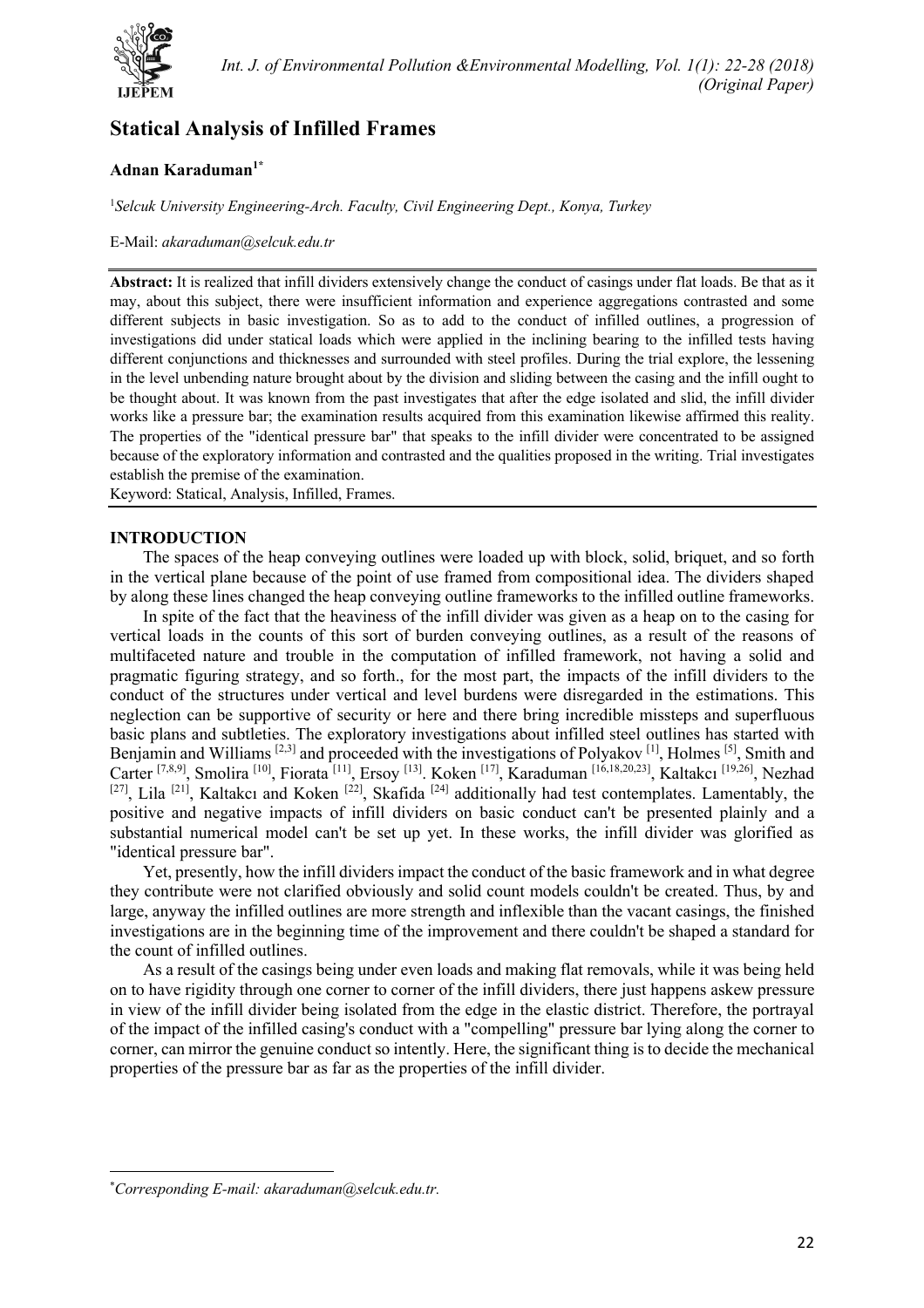#### **MODELLING OF THE FRAME** *Analytical Model*

The casing model being picked as the identical infilled outline was appeared in Figure 1. The crosssectional and mechanical properties of the casing were subscripted with "c"; there were demonstrated powerful width of the proportionate pressure bar with "w" and its length with "d". In the proportional casing model, there are presumptions of the pressure bar being attached to the casing with the joint and it will move ordinary power just and this ought to be thought about.



**Figure 1**. Analytical model of infilled frame system.

## *The modulus of elasticity of elastic homogeneous material equivalent to infill*

The identical modulus of versatility of viable direct homogeneous infill material, which is proportional to the infill, was determined as in the accompanying and utilized in the model of proportionate pressure bar.

The cross-area of the infill divider shaped from "mortar + block" and had a unit width given as in the accompanying.



**Figure 2.** Equivalent wall material

In the clarification, modulus of flexibility is appeared with "E" and the thickness with "t" and there were utilized "e" subscript for proportional infill divider and "s" subscript for mortar (Figure 2); the modulus of versatility of the divider with thickness "t" was determined by  $E_e = (2E_s t_s + E_d t_d) / t$ .

## **EXPERIMENTS**

#### *Members of the experiments*

The NPU120, NPU140, NPU160 profiles were picked as edge component in the arrangement of infilled steel outlines which were set up input and non-put conditions with different geometries, the casing lengths (L) were changed by fixing the edge statures (h) steady. Level holed blocks were utilized having measurements of  $19 \times 18.5 \times 8.5$  cm. what's more,  $19.5 \times 18.5 \times 13$  cm and Cimentas-air holed blocks having measurements of 60 25 10 cm. as the infill material. For divider stonework concrete mortar were utilized in the even holed block divider, uncommon bond stick noticeable all around holed block divider and rubble mortar for putting. The commitment of mortar thickness to flat inflexibility was additionally another parameter utilized by this investigation.

#### *The Program of the experiments*

The infilled outline tests which were shaped by changing their measurements were constrained along their askew headings and their conduct types were built up and assessed till the disappointment of the infilled outline.

The point  $(\theta)$  between the applied corner to corner pressure power and the level of the casing changes as indicated by the (h/L) proportions; this circumstance concurs with the application. In the trials, having 7 examples in every arrangement there were tried 21 examples in 3 arrangement including one void edge, 3 infilled and 3 infilled+plastered outlines in different measurements.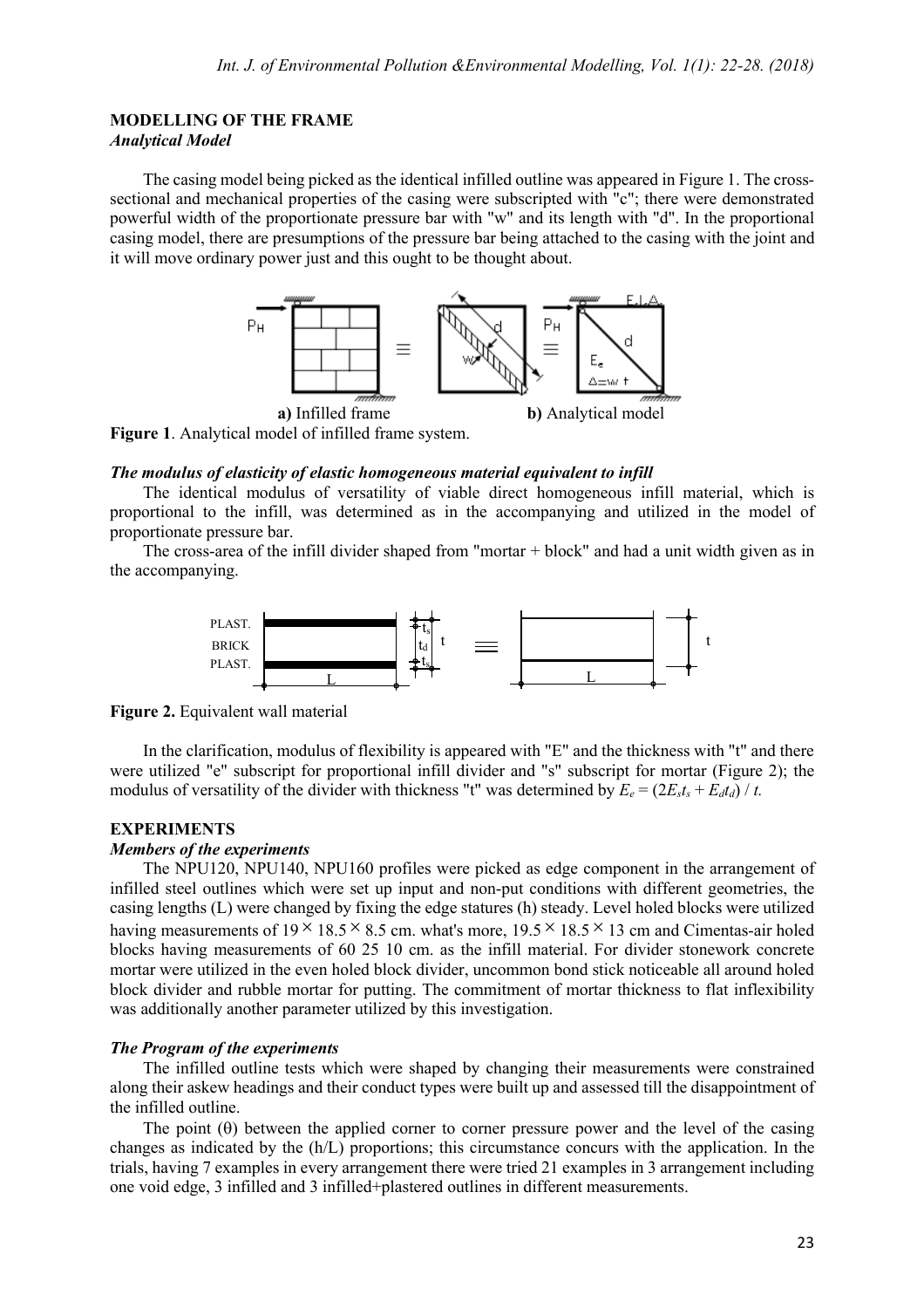In the examinations, in the expanding load levels, the corner to corner removals as well as shape deformation of the examples were estimated by the kind of the investigation and splitting burden, uprooting and breaking type were resolved; until the infill mass of the structure broke and fizzled, the trial proceeded by perusing the heaps and relocations at clear levels. The designs of flat burden even removal for these qualities were attracted Figure 3.



**Figure 3.** Horizontal load-horizontal displacement curves of test samples C128-0, C128-1, C128-4

#### *Equivalent Compression Bar*

The "w" thickness of the proportionate pressure bar can be dictated by the examples utilized in the investigation;

1. Equating the consequences of the limited component model and pressure bar conveying outline model;

2. Investigating what the equal pressure bar's thickness will be so as to get a similar removal which was estimated under the applied burden in the trial and in the casing model with pressure bar under a similar burden.

Here, after the second way the "w" proportionate pressure widths and this equal width's proportions to the bar length "w/d" were given in Table 1.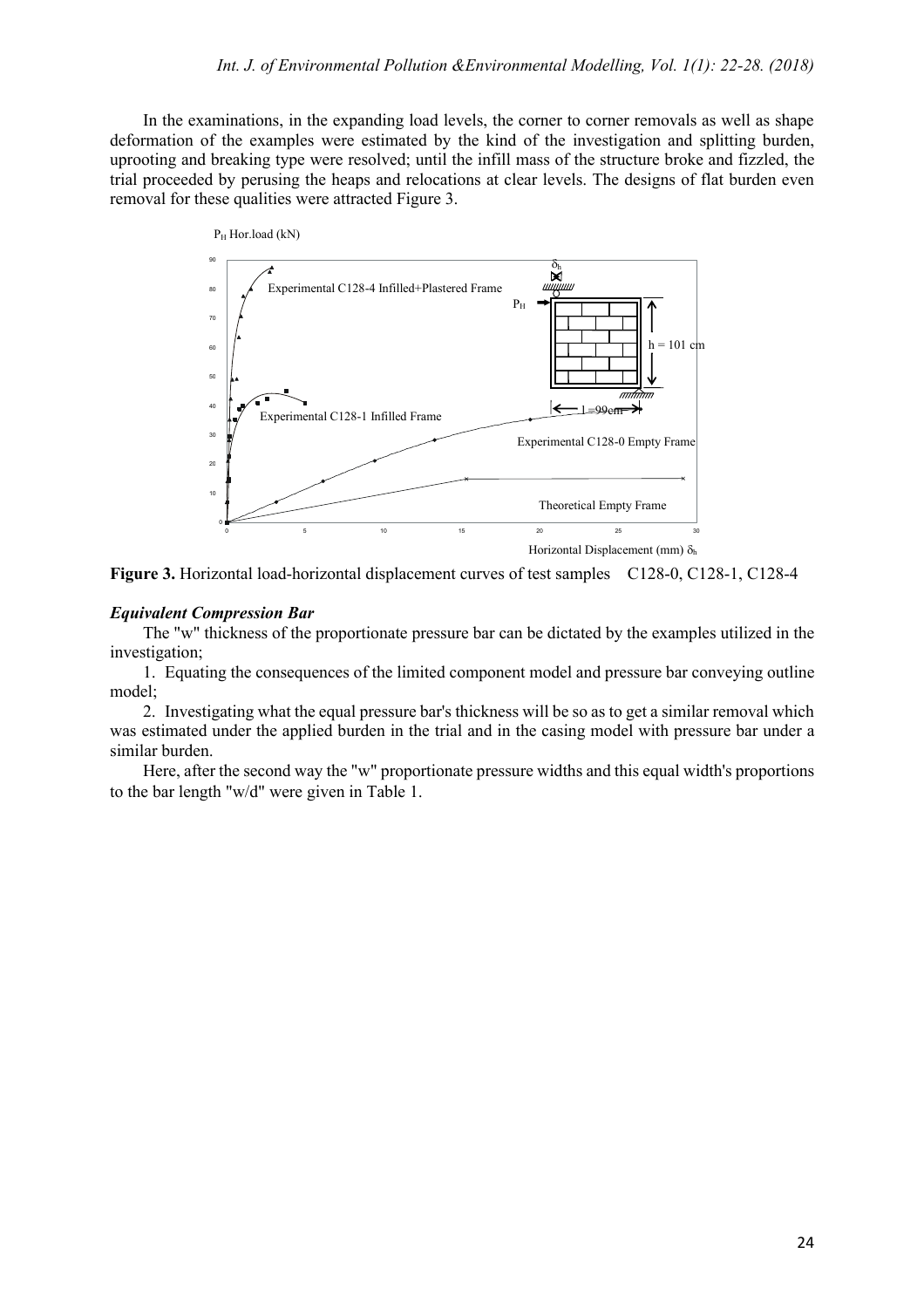|                | Horizon.               | Horizon.        | $\alpha$ is cross been in reperties of Equivalent compression But<br>X-sectional | Thickness | of<br>Width |                    |
|----------------|------------------------|-----------------|----------------------------------------------------------------------------------|-----------|-------------|--------------------|
| Exper.<br>Mem. |                        |                 | of                                                                               | of Infill | the         | Exper.<br>Obtained |
| No             | Load<br>P <sub>H</sub> | Disp.           | Area<br>Equivalent Bar                                                           | t(m)      | Equivalent  | w/d                |
|                | (kN)                   | $\delta_H$ (mm) | $A(m^2)$                                                                         |           | Bar $w(m)$  |                    |
|                |                        |                 |                                                                                  |           |             |                    |
| $C128-1$       | 7.07                   | 0.03            | 0.07                                                                             | 0.085     | 0.82        | 0.58               |
| C128-2         | 7.66                   | 0.08            | 0.085                                                                            | 0.085     | 1.0         | 0.62               |
| $C128-3$       | 8.09                   | 0.042           | 0.11                                                                             | 0.085     | 1.29        | 0.75               |
| C128-4         | 7.07                   | 0.05            | 0.11                                                                             | 0.12      | 0.91        | 0.62               |
| C128-5         | 7.66                   | 0.055           | 0.10                                                                             | 0.12      | 0.83        | 0.52               |
| C128-6         | 8.09                   | 0.066           | 0.09                                                                             | 0.12      | 0.75        | 0.43               |
| $C1413-1$      | 7.07                   | 0.05            | 0.125                                                                            | 0.135     | 0.92        | 0.62               |
| C1413-2        | 7.77                   | 0.07            | 0.095                                                                            | 0.135     | 0.70        | 0.43               |
| $C1413-3$      | 8.19                   | 0.26            | 0.026                                                                            | 0.135     | 0.19        | 0.11               |
| $C1413-4$      | 7.07                   | 0.037           | 0.150                                                                            | 0.165     | 0.91        | 0.61               |
| $C1413-5$      | 7.77                   | 0.09            | 0.065                                                                            | 0.165     | 0.39        | 0.24               |
| $C1413-6$      | 8.19                   | 0.159           | 0.038                                                                            | 0.165     | 0.23        | 0.13               |
| $C1610-1$      | 6.69                   | 0.17            | 0.08                                                                             | 0.10      | 0.8         | 0.56               |
| $C1610-2$      | 7.66                   | 0.24            | 0.055                                                                            | 0.10      | 0.55        | 0.33               |
| $C1610-3$      | 8.09                   | 0.14            | 0.10                                                                             | 0.10      | 1.0         | 0.55               |
| $C1610-4$      | 6.69                   | 0.057           | 0.145                                                                            | 0.13      | 1.11        | 0.77               |
| $C1610-5$      | 7.66                   | 0.088           | 0.096                                                                            | 0.13      | 0.75        | 0.41               |
| $C1610-6$      | 8.09                   | 0.09            | 0.10                                                                             | 0.13      | 0.77        | 0.43               |

**Table 1.** Cross-Section Properties of Equivalent Compression Bar

In the proportional pressure bar approach which is straightforward anyway giving great outcomes and proposed by Smith <sup>[8]</sup>, w/d = 0.20  $\sim$  0.25 was averagely anticipated. These proportions were about around 0.35-0.60 underway of certain specialists Smith and Carter  $^{[9]}$  and Mainstone  $^{[14]}$ . For ascertaining this proportion Smith and Carter [8] proposed the accompanying connection,

w / d = 0.16 (
$$
\lambda_h
$$
.h)<sup>-0.3</sup> sin2 $\theta$ 

In this relation,  $\lambda_h$ .h which is named as "rigidity parameter" and given in the following, explains the rigidity of the frame in response to the infill.

$$
\lambda_h \cdot h = \left[ \frac{E_I \cdot t \cdot \sin 2\theta}{4E \cdot I \cdot h'} \right]^{1/4}
$$

In the dimensionless inflexibility parameter, EI speaks to the modulus of versatility of the infill, "t" the thickness of the infill divider, "E" the modulus of flexibility of the edge, "I" the snapshot of idleness of the segment and " h'" the stature of the infill.

Mainstone<sup>[14]</sup> who utilized a similar parameter, recommended the accompanying connection for the recently referenced proportion;

$$
w / d = 0.175 \ (\lambda_h \ h)^{-0.4}
$$
 (Equation 3)

So as to decide the w/d proportion related with the test explores, there was additionally arrived at the accompanying connection that incorporates the unbending nature parameter by disposing of a portion of the outrageous qualities decided in the analyses whose program has been given already and made on

 $(Equation 1)$ 

(Equation 2)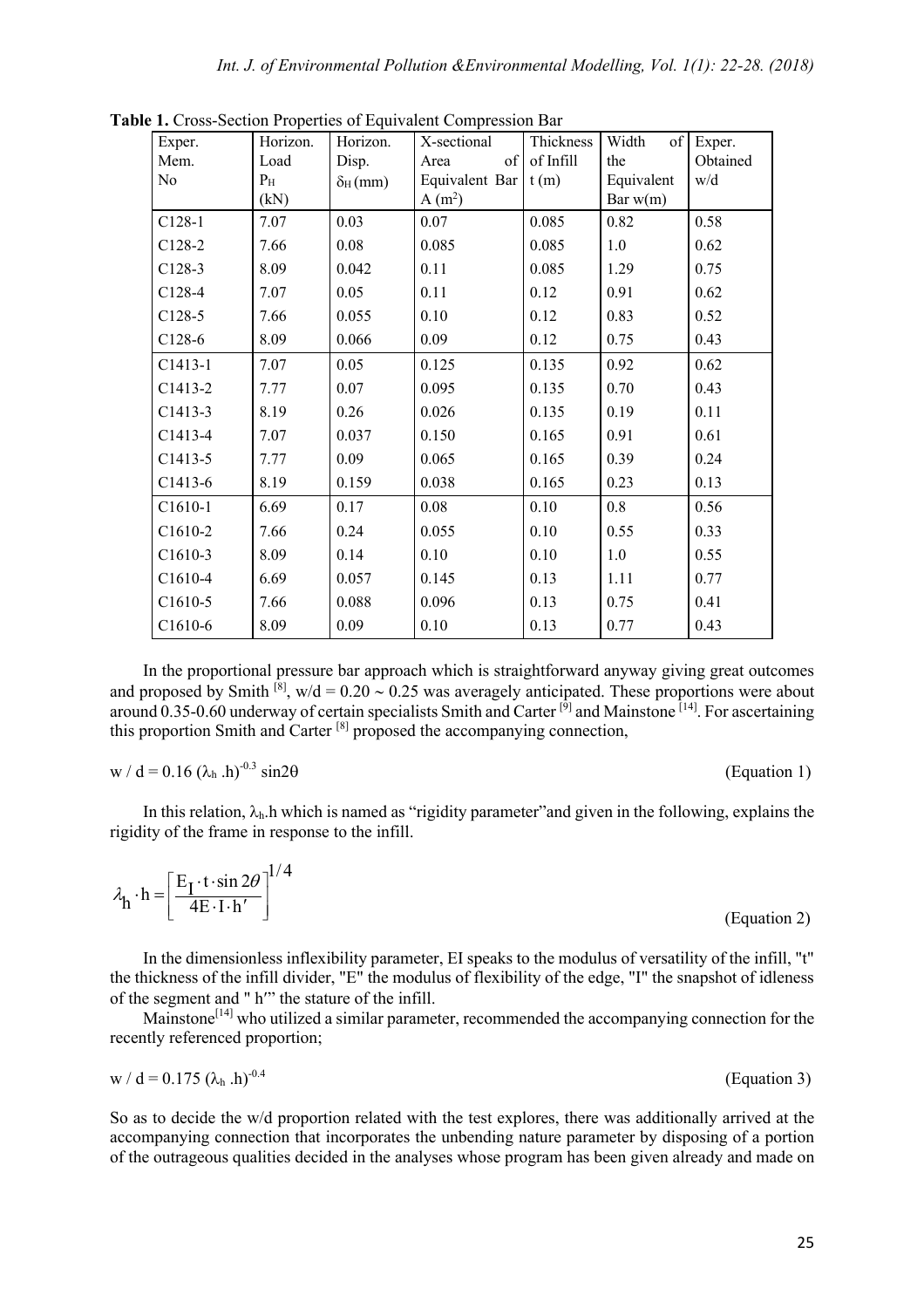the put and unplastered infilled outline tests in the Selcuk College Designing – Compositional Staff Structure Research facility<sup>[15]</sup>.

$$
w/d = 0.52 \left(\lambda_h \cdot h\right)^{0.005} \sin 2\theta \tag{Equation 4}
$$

The hypothetical and trial esteems controlled by this connection were given relatively in Table 2 and Figure 4 with the estimations of Smith and Carter [9] and Mainstone [14].

| Exper.              | <b>Rigidity Parameter</b>                                                                             | Theoretical   | Theoretical | Experimental |
|---------------------|-------------------------------------------------------------------------------------------------------|---------------|-------------|--------------|
| Member              |                                                                                                       | According to  | According   |              |
| N <sub>0</sub>      | $\lambda_h \cdot h = \left[ \frac{E_I \cdot t \cdot \sin 2\theta}{4E \cdot I \cdot h'} \right]^{1/4}$ | $\&$<br>Smith | to          | w/d          |
|                     |                                                                                                       | Carter        | Mainstane   |              |
|                     |                                                                                                       | w/d           | w/d         |              |
| C <sub>128</sub> -1 | 0.049847                                                                                              | 0.39          | 0.58        | 0.75         |
| $C128-2$            | 0.049657                                                                                              | 0.39          | 0.58        | 0.62         |
| $C128-3$            | 0.049226                                                                                              | 0.37          | 0.58        | 0.82         |
| $C128-4$            | 0.058642                                                                                              | 0.37          | 0.54        | 0.62         |
| $C128-5$            | 0.058418                                                                                              | 0.37          | 0.55        | 0.52         |
| $C128-6$            | 0.057911                                                                                              | 0.36          | 0.55        | 0.43         |
| $C1413-1$           | 0.053254                                                                                              | 0.39          | 0.57        | 0.62         |
| $C1413-2$           | 0.052969                                                                                              | 0.38          | 0.57        | 0.43         |
| $C1413-3$           | 0.052441                                                                                              | 0.36          | 0.57        | 0.11         |
| $C1413-4$           | 0.058166                                                                                              | 0.38          | 0.55        | 0.61         |
| $C1413-5$           | 0.057854                                                                                              | 0.37          | 0.55        | 0.24         |
| $C1413-6$           | 0.057277                                                                                              | 0.35          | 0.55        | 0.13         |
| $C1610-1$           | 0.040768                                                                                              | 0.42          | 0.63        | 0.56         |
| $C1610-2$           | 0.040668                                                                                              | 0.41          | 0.63        | 0.33         |
| $C1610-3$           | 0.040315                                                                                              | 0.40          | 0.63        | 0.55         |
| $C1610-4$           | 0.047650                                                                                              | 0.40          | 0.59        | 0.77         |
| $C1610-5$           | 0.047533                                                                                              | 0.39          | 0.59        | 0.41         |
| $C1610-6$           | 0.047120                                                                                              | 0.38          | 0.59        | 0.43         |

**Table 2.** The comparison of theoretical and experimental (w/d) values

As found in Figure 4, the hypothetical and test results acquired by the research center investigations are in agreement with Smith and Carter<sup>[9]</sup>.



**Figure 4.** The comparison of the determined values with the literature

### **RESULTS**

The infill dividers increment the unbending nature of the edges in impressive sums. The expansion in unbending nature having different qualities couldn't be underestimated in every one of the accompanying three stages, (I) In the period of the conduct of the direct versatile material (II) After the divider splits, and (III) The disappointment stage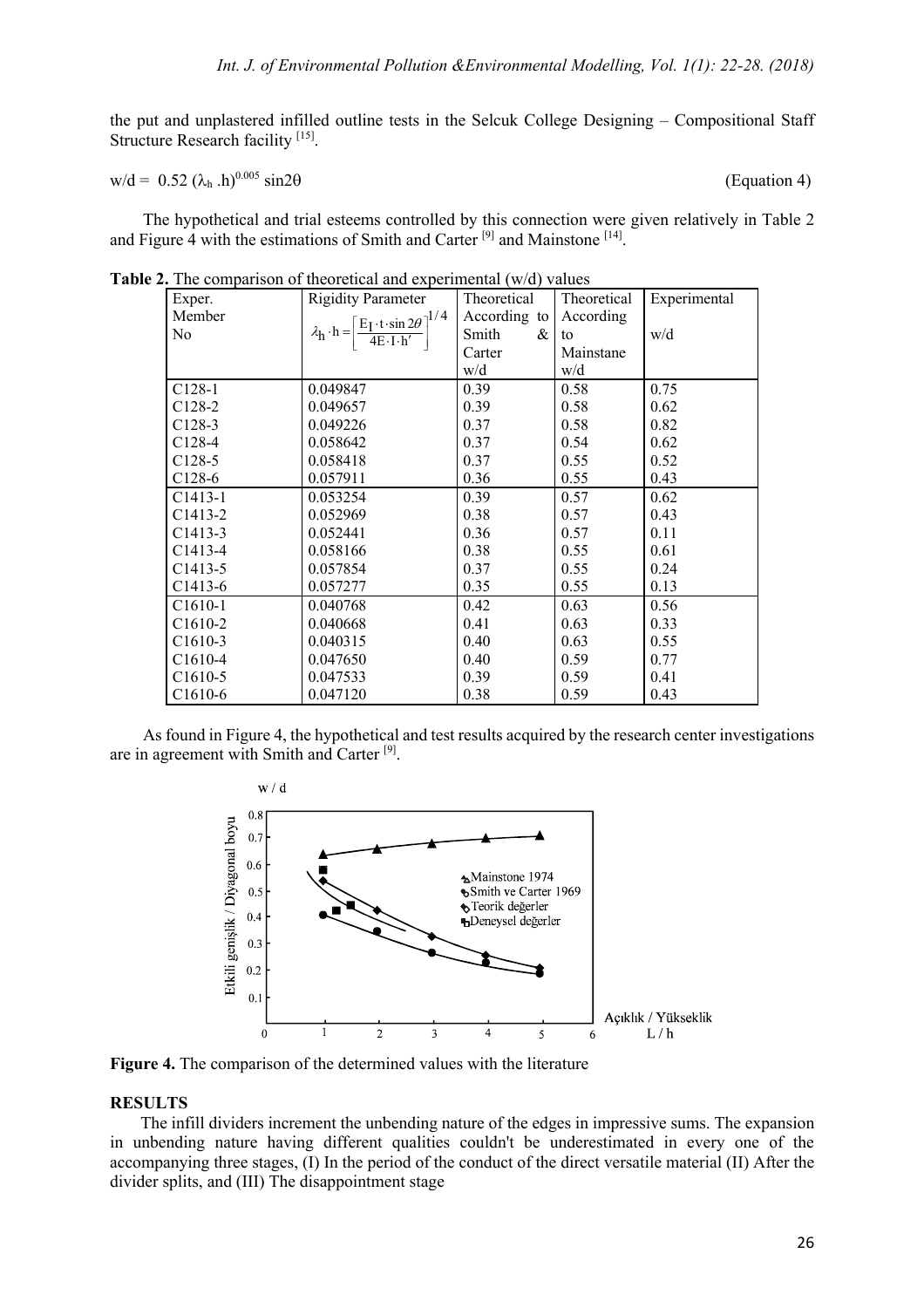The neglection of infill dividers in the basic arrangements (statical computation) is a far reaching application in basic designing. Nonetheless, it is additionally realized that the structures planned like this have adequate exhibitions under their structure loads. The present clash can be clarified by the idea that is in application and a decent record for auxiliary dimensioning. The adequacy of the outcome doesn't show that the demonstrating is satisfactorily right. In any case, it is hard to mull over the commitment of the infill dividers to the auxiliary quality and unbending nature in sufficient measures. In spite of the fact that the present limits of the PCs offer chance to these like examinations, these like figurings are so troublesome contrasted and the standard projections. All things considered, it is valuable to proceed with the proportional pressure bar approach in any event "for the present" for thinking about the commitment of the dividers. Right now, there exist recommendations that task to take the proportionate pressure bar's width as  $0.1$  to  $0.4$  occasions of the inclining length of the pressure bar  $[9,14]$ . Because of the examination results made here, it will be an adequate and wary way to deal with accept this proportion as 0.20.

Mortar of good quality, builds the action of the infill divider fundamentally. It is clear for the mortar to be successful that its adherence with the divider and the casing ought to be well; particularly along the edges mortar ought not surpass the casing. In the investigations did here, there was seen that the mortar surpassing the edge, has been effortlessly severed in huge parts and discarded at this point in the breaking stage.

In the infilled outlines, it was seen that the elastic askew of the principal breaks for the most part occur at the casing divider spaces of the end zones. Yet, it was seen that the splits happened at this area didn't change the unbending nature of the edge about never and the heap uprooting bend proceeded until there had been seen body breaks on the divider or/and shear or pressure breaks toward the finish of the pressure corner to corner.

Relative increment of the casing unbending nature expands the length of the casing which is in contact with the infill divider during the edge's level relocation. So as to get the normal profit by the infill divider, the inflexibility of the casing ought to be satisfactory, and the disappointment of the edge ought not happen before the disappointment of the infill divider.

All the trial examines performed here were done under statical loads. Be that as it may, for both seismic loads and wind stacks, the infill dividers would be exposed to cyclic forcings. Thus, the successful width of the pressure corner to corner ought to be taken more warily than the statical load conditions. In like manner, in the writing, the proposals related with the pressure corner to corner width are underneath the ones decided with the statical tests.

Once more, from the writing, it is realized that infill dividers give the structure from progressively genuine harms by debilitating or diminishing the structure's motor vitality in a little period with the seismic vitality depleted in the splitting and disappointment stages. At the end of the day, separating dividers for all intents and purposes add to the structure emphatically in the both flexible (little seismic tremors) and plastic conduct (large quakes) of the structure. The significant thing is to evaluate the divider commitment with a privilege and safe methodology by not going past the limits.

#### **REFERENCES**

- [1]Polyakov, S.V., 1960, On the Interaction Between Masonary Filler Walls and Enclosing Frame When Loaded in the Plane of the Walls, Translation in Earthquake Engineering, Earthquake Engineering, Earthquake Engineering Research Center, San Francisco, pp. 36-42.
- [2]Benjamin, C.S. and Williams, H.A., 1957, The Behaviour of One Story Reinforced Concrete Shear Walls, Proceedings of A.S.C.E., Vol. 83, No. S.T.3., Paper No. 1254.
- [3]Benjamin, C.S. and Williams, H.A., 1958, The Behaviour of One-Story Walls Containing Openings, Journal of A.C.I., Vol. 30, pp. 605-18.
- [4] Benjamin, C.S. and Williams, H.A., 1958, The Behaviour of One-Story Brick Shear Walls, Proceedings of A.S.C.E., Vol. 84, No. S.T.4, Paper No. 1723.
- [5]Holmes, M., 1961, Steel Frames with and Concrete Infilling, Proc. I.C.E., Vol. 19, pp. 473-478.
- [6]Smith, B.S., 1962, Lateral Stiffness of Infilled Frames, Procee. A.S.C.E., Vol. 88, No. S.T.6, pp. 183- 99.
- [7] Smith, B.S., 1963, Infilled Frame, Ph. D. Thesis, University of Bristol.